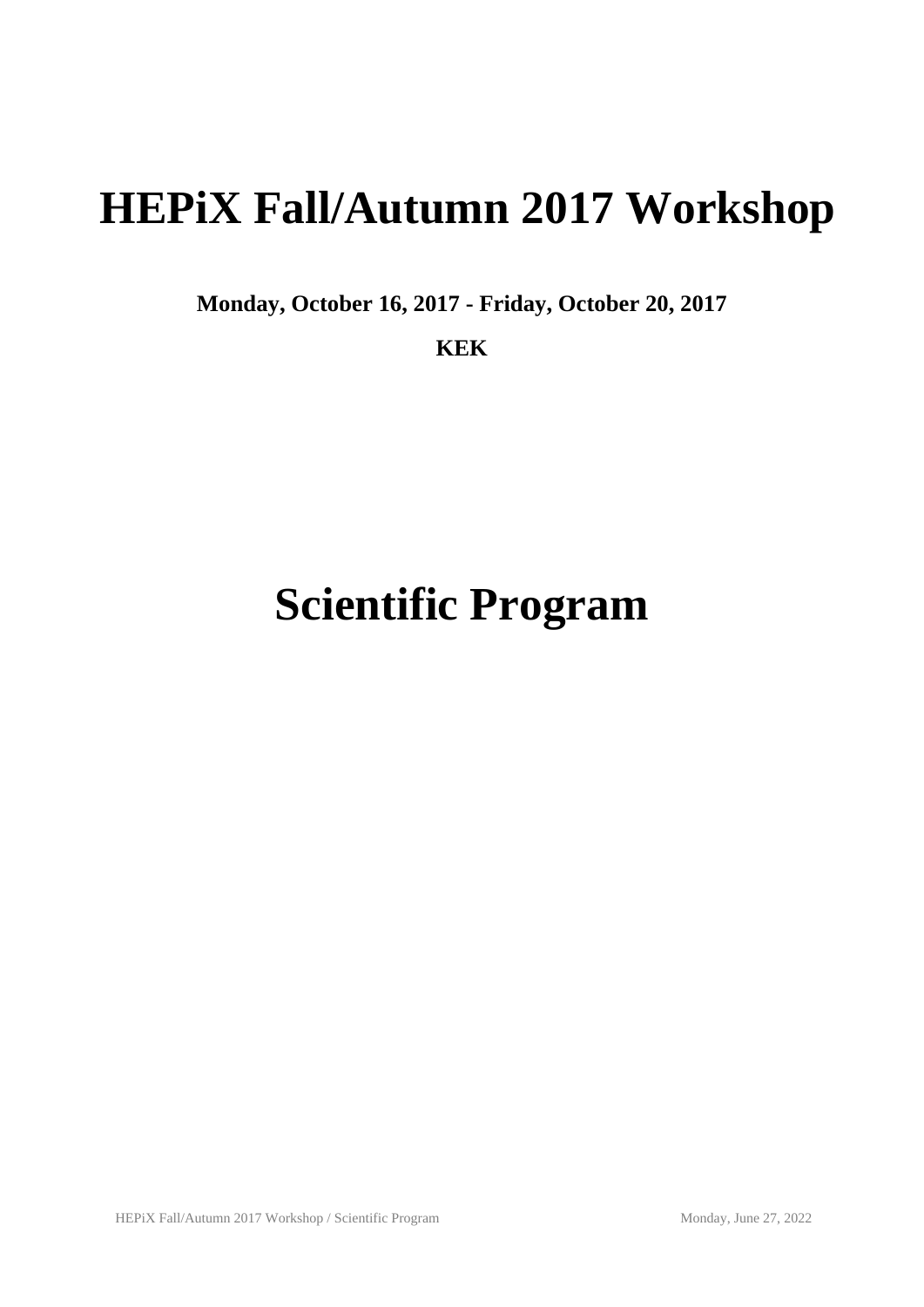## **Site Reports**

Short reports summarising interesting changes and news from the participating sites

# **Security & Networking**

This track covers issues related to networking technologies and associated monitoring tools, including the planning for and the use of IPv6, as well as network, system, Grid and cloud security.

## **Storage & Filesystems**

This track discusses everything related to storage technologies and hardware and to file systems, in particular distributed file systems.

It also addresses data management and data privacy, topics that may evolve into a separate track in the future. Submissions to these areas are hence much encouraged, too.

## **Grid, Cloud & Virtualisation**

This track is about grid services, cloud technologies and experiences and virtualisation as an underlying technology for dynamic resource provisioning.

#### **Computing & Batch Services**

This track is about computing technology evaluation, e.g. benchmarking activities, GPU experiences, batch schedulers etc.

# **IT Facilities & Business Continuity**

This track discusses news on, and experience with, computer rooms, cooling, electricity and facility monitoring, including any measures to improve energy efficiency. In addition, it covers the strategy for providing/improving business continuity.

# **Basic IT Services**

This track covers the services that are needed as a layer between the facilities and the user-facing services, for example configuration, IaaS, CMDB, monitoring.

# **End-User IT Services & Operating Systems**